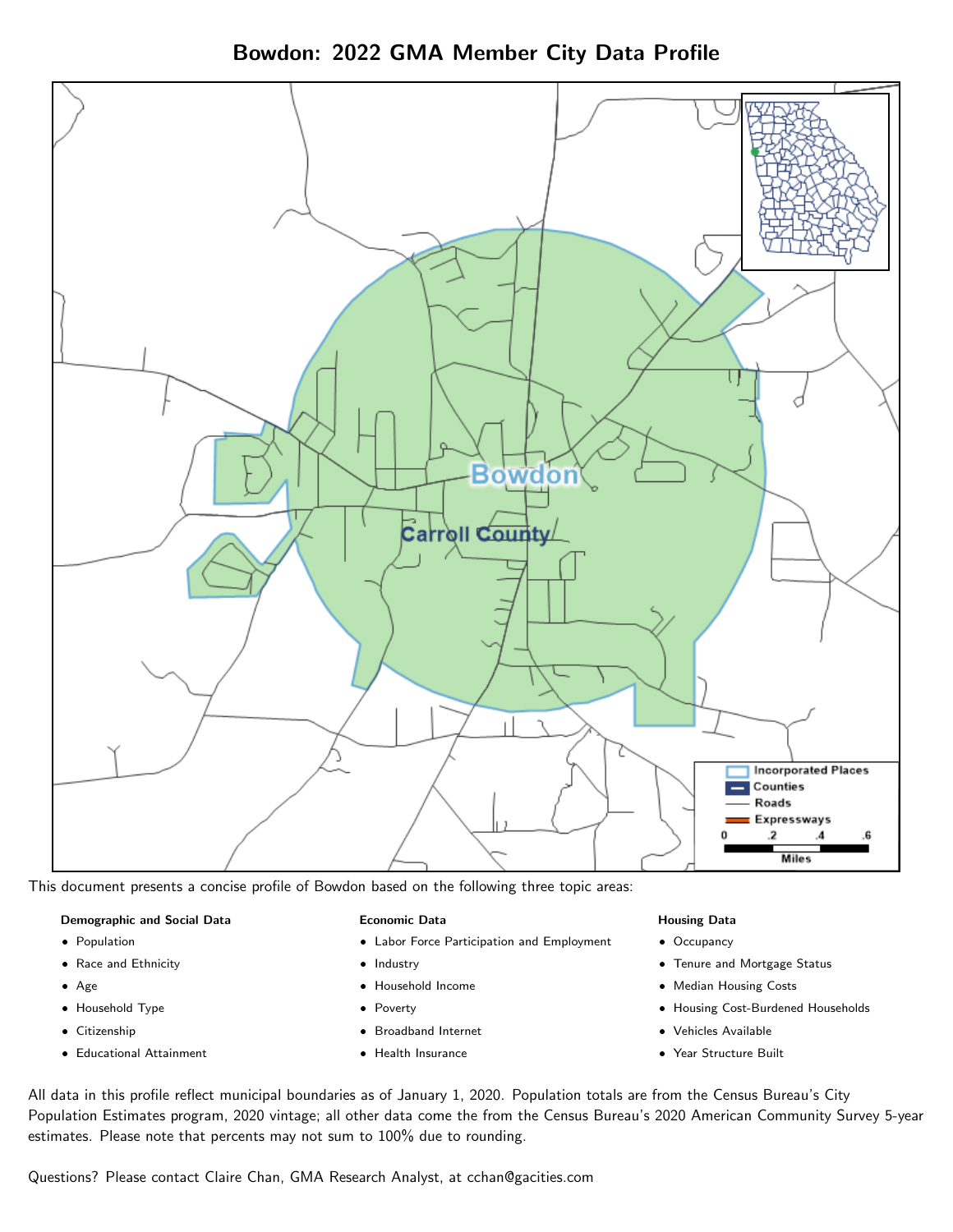# Bowdon: Demographic and Social





**Citizenship** 



Source: American Community Survey, 2020 5-year estimates, table B05002 Source: American Community Survey, 2020 5-year estimates, table B15002

#### Race and Ethnicity



Source: U.S. Census Bureau, City Population Estimates, 2020 vintage Source: American Community Survey, 2020 5-year estimates, table B03002

# Household Type



Source: American Community Survey, 2020 5-year estimates, table B01001 Source: American Community Survey, 2020 5-year estimates, table B11001

#### Educational Attainment



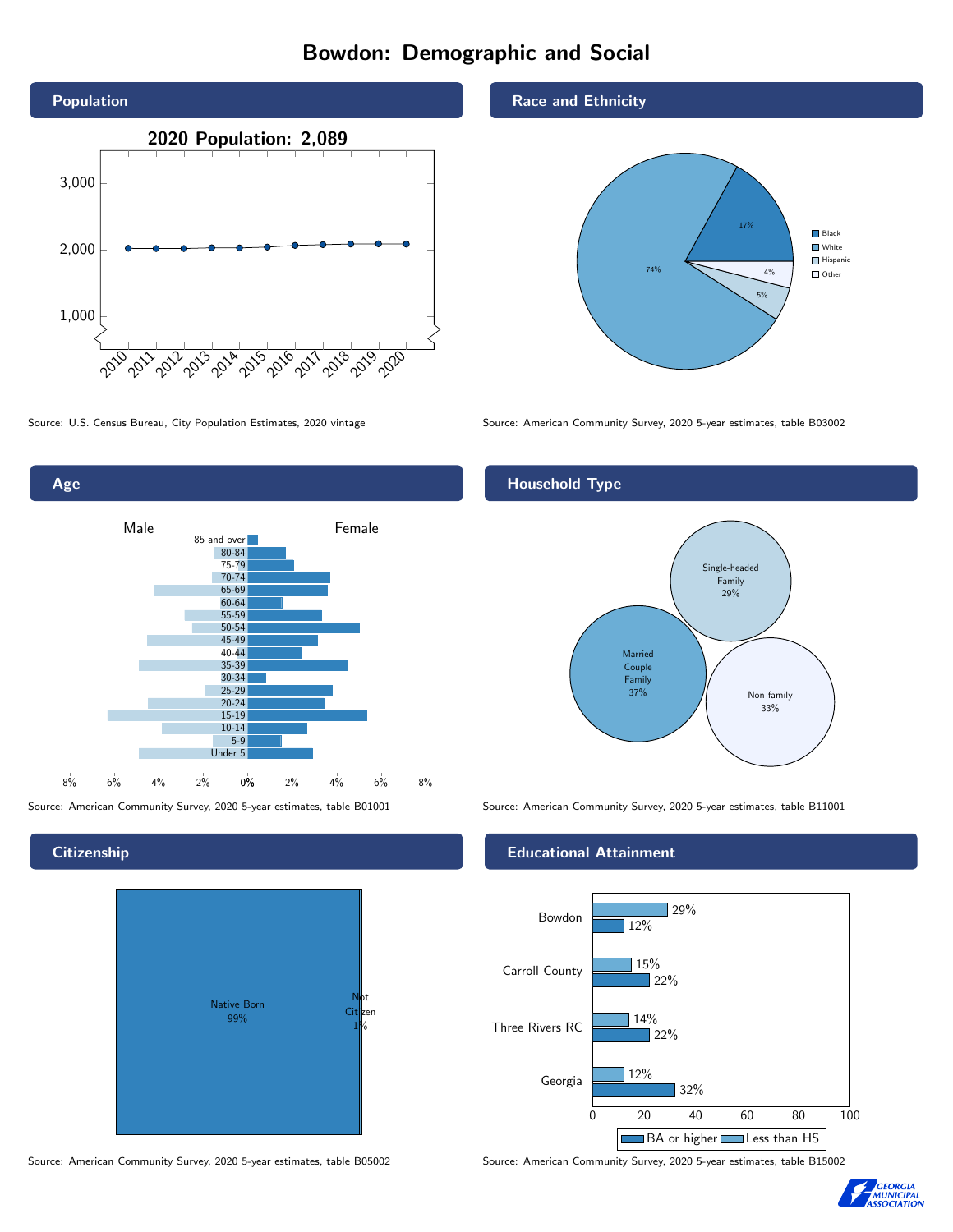# Bowdon: Economic



Source: American Community Survey, 2020 5-year estimates, table B23001 Note: Unemployment rate is based upon the civilian labor force.



Georgia

Three Rivers RC

### Industry

| Agriculture, forestry, fishing and hunting, and mining      | 3%    |
|-------------------------------------------------------------|-------|
| Construction                                                | 6%    |
| Manufacturing                                               | 15%   |
| <b>Wholesale Trade</b>                                      | $1\%$ |
| Retail Trade                                                | 13%   |
| Transportation and warehousing, and utilities               | $1\%$ |
| Information                                                 | $1\%$ |
| Finance and insurance, real estate, rental, leasing         | $2\%$ |
| Professional, scientific, mgt, administrative, waste mgt    | 9%    |
| Educational services, and health care and social assistance | 22%   |
| Arts, entertainment, recreation, accommodation, food        | 14%   |
| service                                                     |       |
| Other services, except public administration                | $4\%$ |
| Public administration                                       | 8%    |

Source: American Community Survey, 2020 5-year estimates, table C24030





Source: American Community Survey, 2020 5-year estimates, tables B19013 and B19025 Source: American Community Survey, 2020 5-year estimates, table B17010

0 50,000 100,000 150,000 200,000 250,000

Mean Median

\$85,691

\$77,172

\$61,224

\$58,295



Source: American Community Survey, 2020 5-year estimates, table B28002 Source: American Community Survey, 2020 5-year estimates, table B18135

# **Health Insurance**